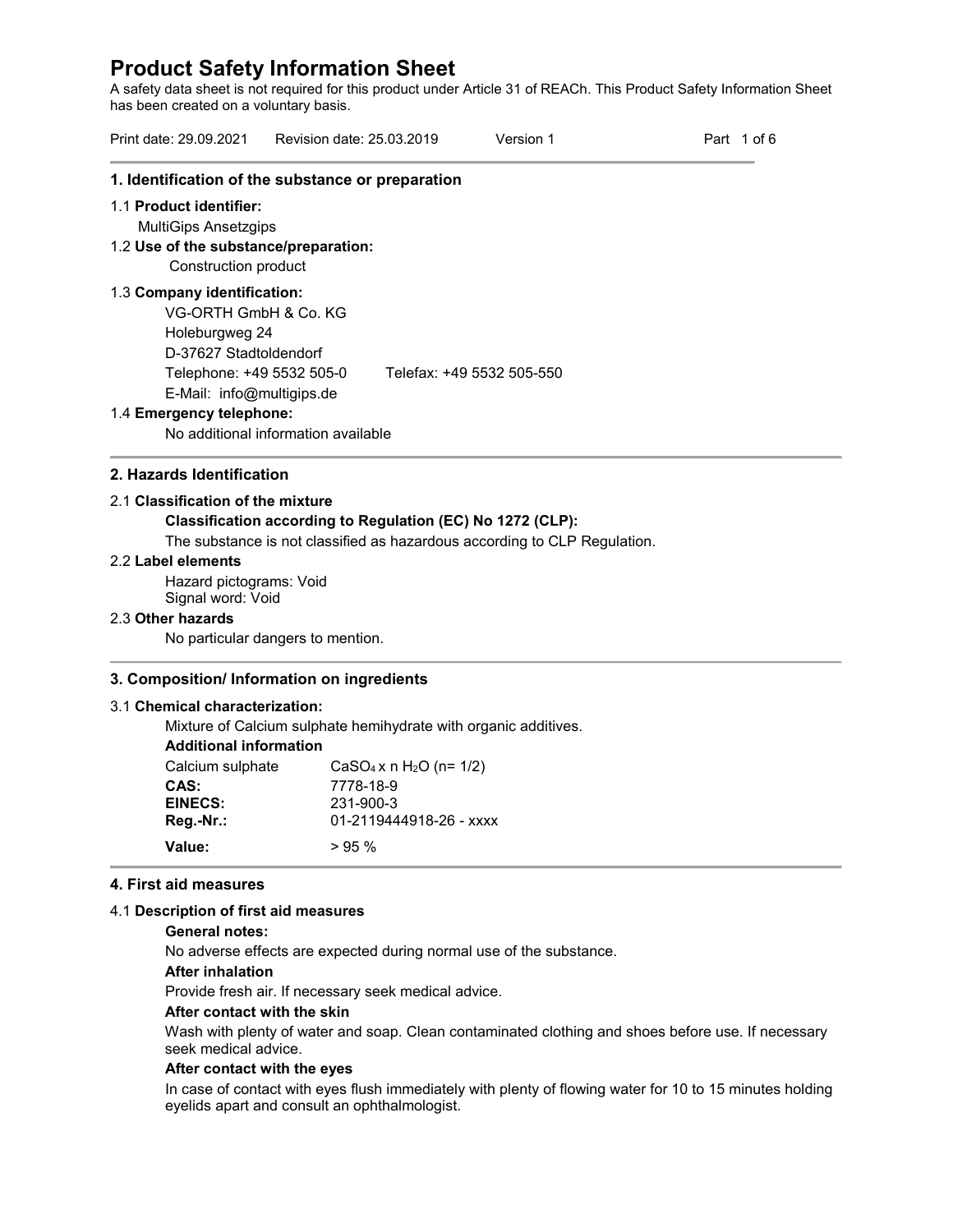A safety data sheet is not required for this product under Article 31 of REACh. This Product Safety Information Sheet has been created on a voluntary basis.

Print date: 29.09.2021 Revision date: 25.03.2019 Version 1 Part 2 of 6 **After ingestion**

Rinse mouth immediately and drink plenty of water. Seek medical advice.

## 4.2 **Most important symptoms and effects, both acute and delayed**

No known other specific symptoms or effects to date.

## 4.3 **Indication of any immediate medical attention and special treatment**

No further relevant information available.

## **5. Firefighting measures**

#### 5.1 **Extinguishing media**

#### **Suitable extinguishing media**

Use extinguishing measures that are appropriate to local circumstances and the surrounding environment.

# **Extinguishing media which must not be used for safety reasons**

None

#### 5.2 **Special hazards arising from the substance or mixture**

None

# 5.3 **Advice for firefighters**

Product itself does not burn. Co-ordinate fire-fighting measures to the fire surroundings.

#### **6. Accidental release measures**

#### 6.1 **Personal precautions, protective equipment and emergency procedures**

Ensure adequate ventilation.

Avoid dust formation.

Use personal protective equipment.

Product forms slippery surface when combined with water.

#### 6.2 **Environmental precautions**

Do not allow to enter sewers / surface or ground water.

## 6.3 **Methods and materials for retention and cleaning**

#### 6.3.1 **Prevention of spread**

All containers suitable for solids can be used.

#### 6.3.2 **Purification process**

Pick up mechanically, dry and place in suitable containers for disposal.

#### 6.3.3 **More information**

None.

## 6.4 **Reference to other sections**

No additional information available

## **7. Handling and storage**

#### 7.1 **Precautions for safe handling**

## 7.1.1 **Recommendations for protective measures**

No special provisions if the product is used appropriately.

# **Avoid:**

Dust dispersion. Inhalation of dust/particles

Avoid contact with eyes and skin

## **Measures to prevent fire:**

Product itself does not burn. No special fire protection measures are necessary.

#### **Environmental protection measures**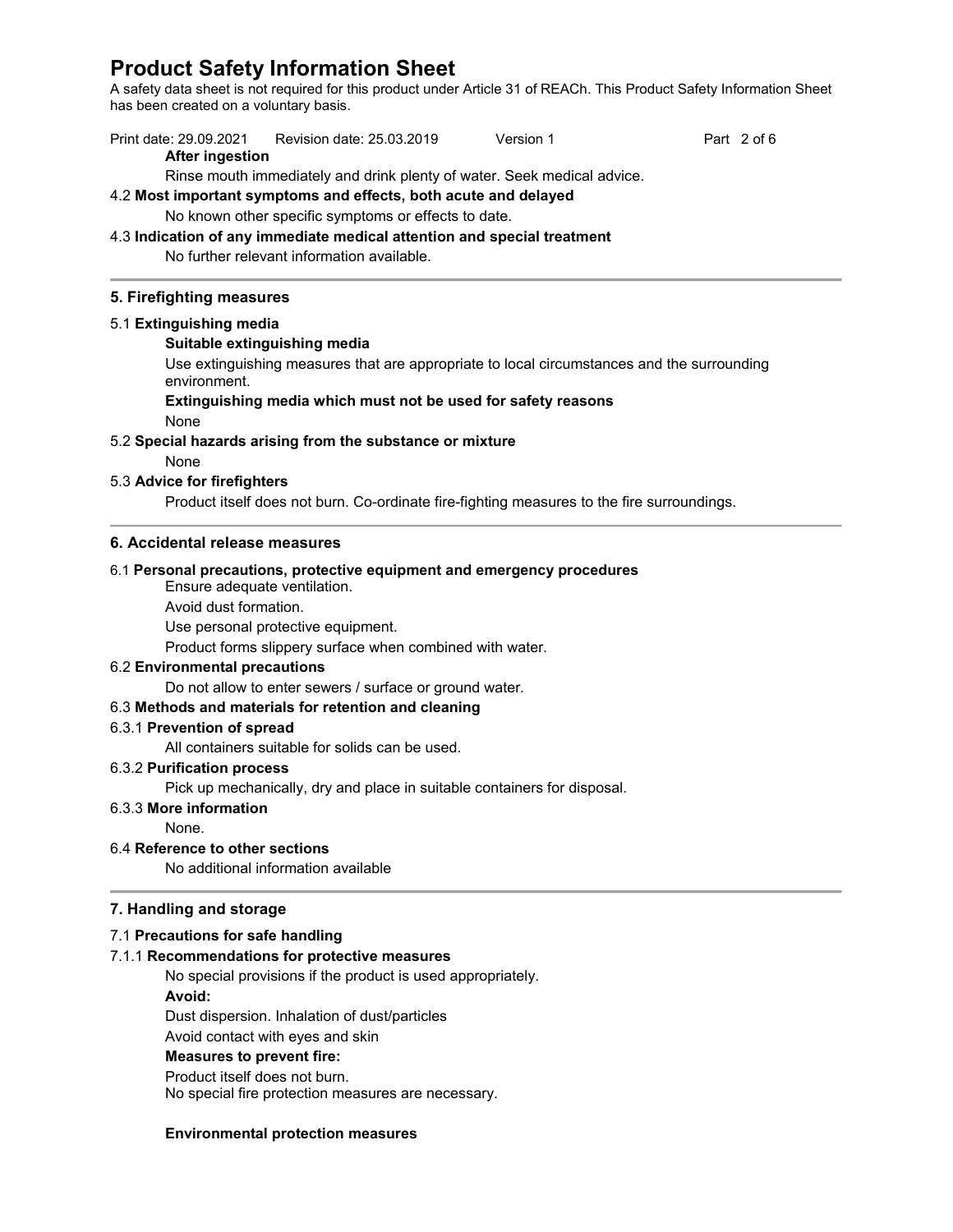A safety data sheet is not required for this product under Article 31 of REACh. This Product Safety Information Sheet has been created on a voluntary basis.

| Print date: 29.09.2021<br>Revision date: 25.03.2019                                                                  | Version 1<br>Part 3 of 6                                                                       |
|----------------------------------------------------------------------------------------------------------------------|------------------------------------------------------------------------------------------------|
| No special environmental protection measures are necessary.                                                          |                                                                                                |
| 7.1.2 Advice on general occupational hygiene:<br>Do not to eat, drink and smoke in work areas. Wash hands after use. |                                                                                                |
| Remove contaminated clothing and protective equipment before entering eating areas.                                  |                                                                                                |
| 7.2 Conditions for safe storage, including any incompatibilities                                                     |                                                                                                |
| Technical measures and storage conditions:                                                                           | For safekeeping leave in original packaging.                                                   |
| Conditions for storage rooms and vessels:                                                                            | No special requirements.                                                                       |
| <b>Storage instructions:</b>                                                                                         | No relevant information available.                                                             |
| 7.3 Specific end use(s)                                                                                              |                                                                                                |
| No relevant information available.                                                                                   |                                                                                                |
|                                                                                                                      |                                                                                                |
| 8. Exposure controls and personal protection                                                                         |                                                                                                |
| 8.1 Control parameters                                                                                               |                                                                                                |
| 8.1.1 Ingredients with limit values that require monitoring at the workplace                                         |                                                                                                |
| CAS-Nr.: 7778-18-9 Calciumsulfat (50 - 100 %)                                                                        |                                                                                                |
| AGW 6 mg/m <sup>3</sup> A, DFG                                                                                       |                                                                                                |
| 8.1.2 Monitoring procedures                                                                                          |                                                                                                |
| Local ventilation for indoor use.                                                                                    |                                                                                                |
| 8.1.3 Release of dangerous substances into the air                                                                   |                                                                                                |
| None                                                                                                                 |                                                                                                |
| 8.1.4 Risk management measures for certain uses                                                                      |                                                                                                |
| None                                                                                                                 |                                                                                                |
| 8.2 Limitation and monitoring of exposure                                                                            |                                                                                                |
| General protective and hygienic measures                                                                             |                                                                                                |
| Avoid contact with the eyes and skin.<br>Do not inhale dust/ smoke.                                                  |                                                                                                |
| Wash hands after use.                                                                                                |                                                                                                |
| Personal protective equipment                                                                                        |                                                                                                |
| <b>Respiratory protection:</b>                                                                                       |                                                                                                |
| Required when dusts are generated Filter FFP2                                                                        |                                                                                                |
| Hand protection:                                                                                                     |                                                                                                |
|                                                                                                                      | By long-term hand contact wear protective gloves. The glove material has to be impermeable and |
| resistant to the product/ the substance/ the preparation.                                                            |                                                                                                |
| Material of gloves: Cotton gloves impregnated with nitrile.                                                          |                                                                                                |
| Penetration time of glove material:                                                                                  |                                                                                                |
| The exact breakthrough time is only available from glove producers.                                                  |                                                                                                |
| Eye protection: In case of product splashes use protective glasses.                                                  |                                                                                                |
| Body protection: Protective work clothing                                                                            |                                                                                                |
| 9. Physical and chemical properties                                                                                  |                                                                                                |
| 9.1 Information on basic physical and chemical properties                                                            |                                                                                                |
| Form:<br>powder                                                                                                      |                                                                                                |
| Colour:<br>white-grey                                                                                                |                                                                                                |
| odourless<br>Odour:                                                                                                  |                                                                                                |
| Odour threshold:                                                                                                     | not applicable                                                                                 |

pH-value **Solubility** in water: 7 Melting point / freezing point: not applicable.

Initial boiling point and boiling range: not applicable.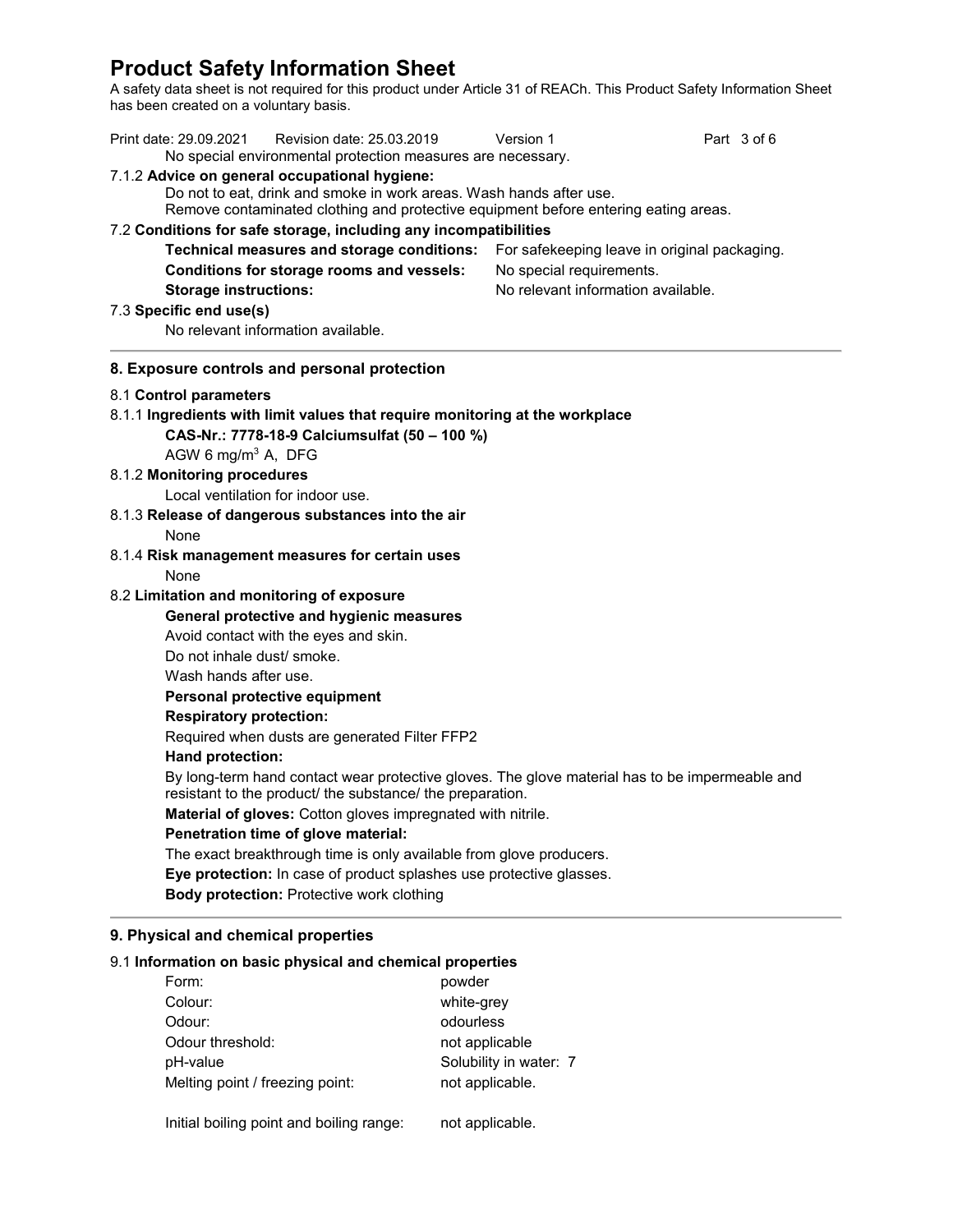A safety data sheet is not required for this product under Article 31 of REACh. This Product Safety Information Sheet has been created on a voluntary basis.

| Print date: 29.09.2021     | Revision date: 25.03.2019 | Version 1                     | Part 4 of 6 |
|----------------------------|---------------------------|-------------------------------|-------------|
| Flash point:               | not applicable.           |                               |             |
| Evaporation rate:          |                           | not applicable.               |             |
| Flammability (solid, gas): |                           | not flammable.                |             |
| Vapour pressure:           |                           | not applicable.               |             |
| Vapour density:            |                           | not applicable.               |             |
| relative density           |                           | $2,3 - 3,0$ g/cm <sup>3</sup> |             |
| Water solubility           |                           | ca. 8,8 g/l at 20°C           |             |
| 9.2 More information       |                           |                               |             |
|                            |                           |                               |             |

Thermal decomposition of gypsum: CaSO<sub>4</sub> x  $1/2$  H<sub>2</sub>O and H<sub>2</sub>O ca.  $140^{\circ}$ C CaO and  $SO<sub>3</sub>$  ca. 1000 $^{\circ}$ C

#### **10. Stability and reactivity**

#### 10.1 **Reactivity**

No materials known.

#### 10.2 **Chemical stability**

The mixture is stable under normal ambient and anticipated storage and handling conditions of temperature and pressure.

## 10.3 **Possibility of hazardous reactions**

No dangerous reactions known.

#### 10.4 **Conditions to avoid**

No further relevant information available

#### 10.5 **Incompatible materials**

No incompatible materials known.

## 10.6 **Hazardous decomposition products**

No hazardous decomposition products known.

## **11. Toxicological Information**

## 11.1 **Information on toxicological effects**

For the substance calcium sulphate

| <b>Relevant hazard class</b>       | <b>Effect dose</b> | <b>Species</b> | <b>Method</b> | <b>Remark</b>                                                          |
|------------------------------------|--------------------|----------------|---------------|------------------------------------------------------------------------|
| Acute oral toxicity                | D50-               | Rat.           | OECD 420      |                                                                        |
|                                    | > 1581 mg/kg bw    |                |               |                                                                        |
| Acute dermal toxicity              | n/a                |                |               | No dermal toxicity envisaged<br>due to low potential for<br>absorption |
| Acute inhalative toxicity          | $LC50 > 2.61$ mg/L | Rat            | OECD 403      | Maximum attainable dose                                                |
| Reproductive toxicity              | <b>NOAEL</b>       | Rat            | OECD 422      | No signs of reproductive                                               |
|                                    | 790 mg/kg bw       |                |               | toxicity observed                                                      |
| Skin corrosion/irritation:         |                    | not applicable |               |                                                                        |
| Serious eye damage/irritation:     |                    | not applicable |               |                                                                        |
| Respiratory or skin sensitization: |                    | not applicable |               |                                                                        |
| Germ cell mutagenicity:            |                    | not applicable |               |                                                                        |
| Carcinogenicity:                   |                    | not applicable |               |                                                                        |
| STOT for single exposure:          |                    | not applicable |               |                                                                        |
| STOT on repeated exposure:         |                    | not applicable |               |                                                                        |
| Aspiration hazard:                 |                    | not applicable |               |                                                                        |

## **Information on the likely routes of exposure**

Inhalation of dust.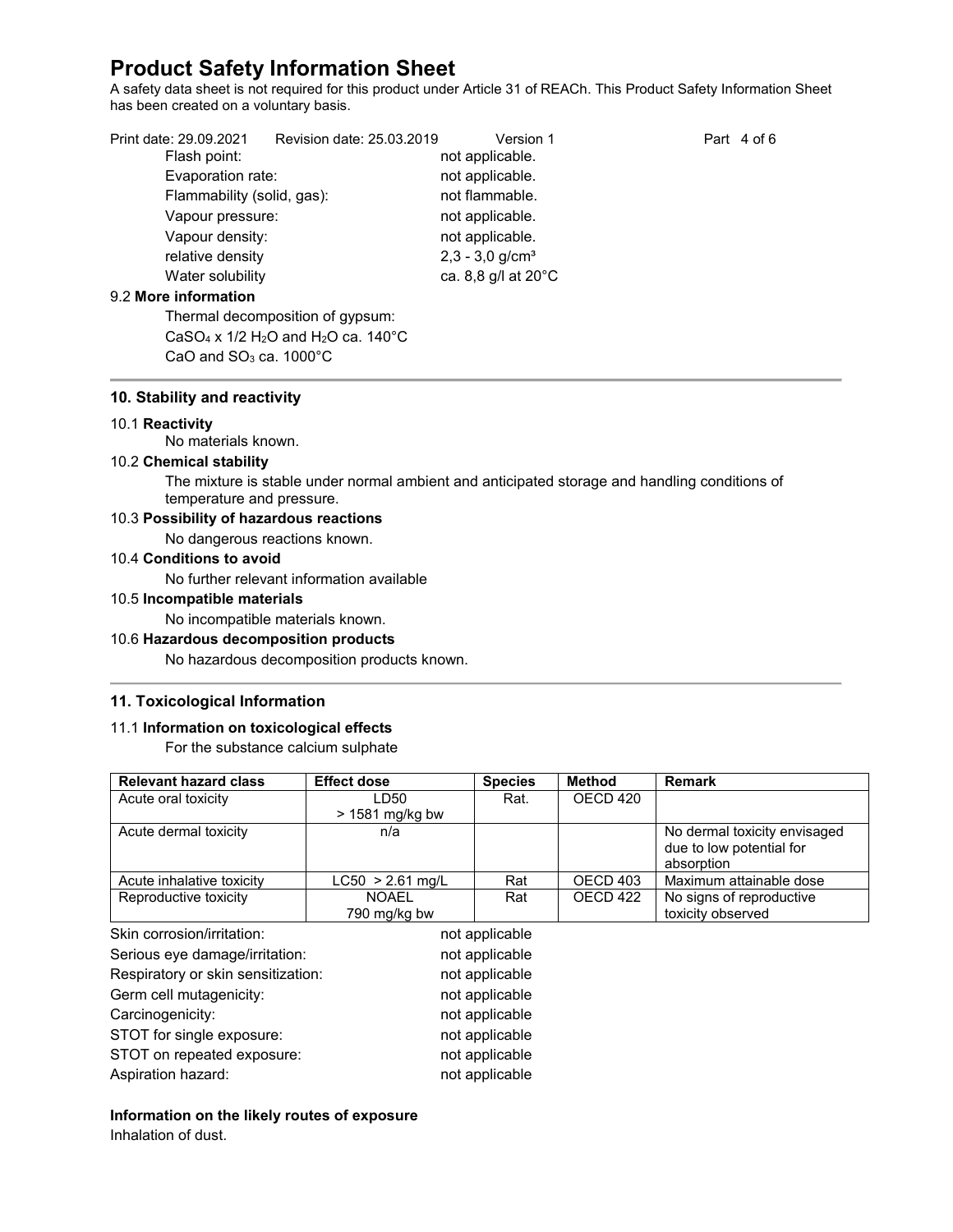A safety data sheet is not required for this product under Article 31 of REACh. This Product Safety Information Sheet has been created on a voluntary basis.

Print date: 29.09.2021 Revision date: 25.03.2019 Version 1 Part 5 of 6 **Symptoms related to the physical, chemical and toxicological properties** No specific symptoms or effects known.

**Interactions**

None known.

# **12. Ecological Information**

## 12.1 **Toxicity**

For the substance calcium sulphate

| <b>Aquatic Toxicity</b>                                              | <b>Effect</b><br>dose          | <b>Exposure</b><br>period | <b>Species</b>               | <b>Method</b> | <b>Assessment</b>                           | <b>Remark</b> |
|----------------------------------------------------------------------|--------------------------------|---------------------------|------------------------------|---------------|---------------------------------------------|---------------|
| Acute fish toxicity                                                  | <b>LC50</b><br>$>79$ mg/L      | 96 h                      | Japanese rice<br>fish        | OECD<br>203   | Harmless to the<br>tested<br>concentration. | LIMIT-Test    |
| Acute daphnia<br>toxicity                                            | EC50<br>$>79$ mg/L             | 48 h                      | Daphnia magna                | OECD<br>202   | Harmless to the<br>tested<br>concentration  | LIMIT-Test    |
| Acute alga toxicity                                                  | E <sub>50</sub><br>$> 79$ mg/L | 72 h                      | Selenastrum<br>capricornutum | OECD<br>201   | Harmless to the<br>tested<br>concentration  | LIMIT-Test    |
| Toxicity opposite to<br>sewage treatment<br>plants<br>microorganisms | EC 50<br>>790 mg/L             | 3 <sub>h</sub>            | Belebtschlamm                | OECD<br>209   | Harmless for<br>microorganismen             |               |

No toxicities observed after neutralization.

The substance can hydrolyze to calcium and sulfate ions.

The listed effects can partly be attributed to decomposition products.

The environmental data were measured on the hydrolyzed product.

# 12.2 **Persistence and degradability**

# **Abiotic degradation, physical and photochemical degradation**

The product rapidly hydrolyzes calcium and sulfate ions in the presence of water.

The individual components are difficult to eliminate from the water.

# 12.3 **Bioaccumulative potential**

No indication of bioaccumulation potential.

# 12.4 **Mobility in soil**

Water-soluble solid calcium sulfate.

Calcium sulfate is a natural component in soils.

In case of penetration into the ground the product is mobile and can contaminate the ground water.

## 12.5 **Results of PBT and vPvB assessment**

The product does not meet the criteria for classification as PBT or vPvB.

## 12.6 **Other adverse effects**

No further relevant information available